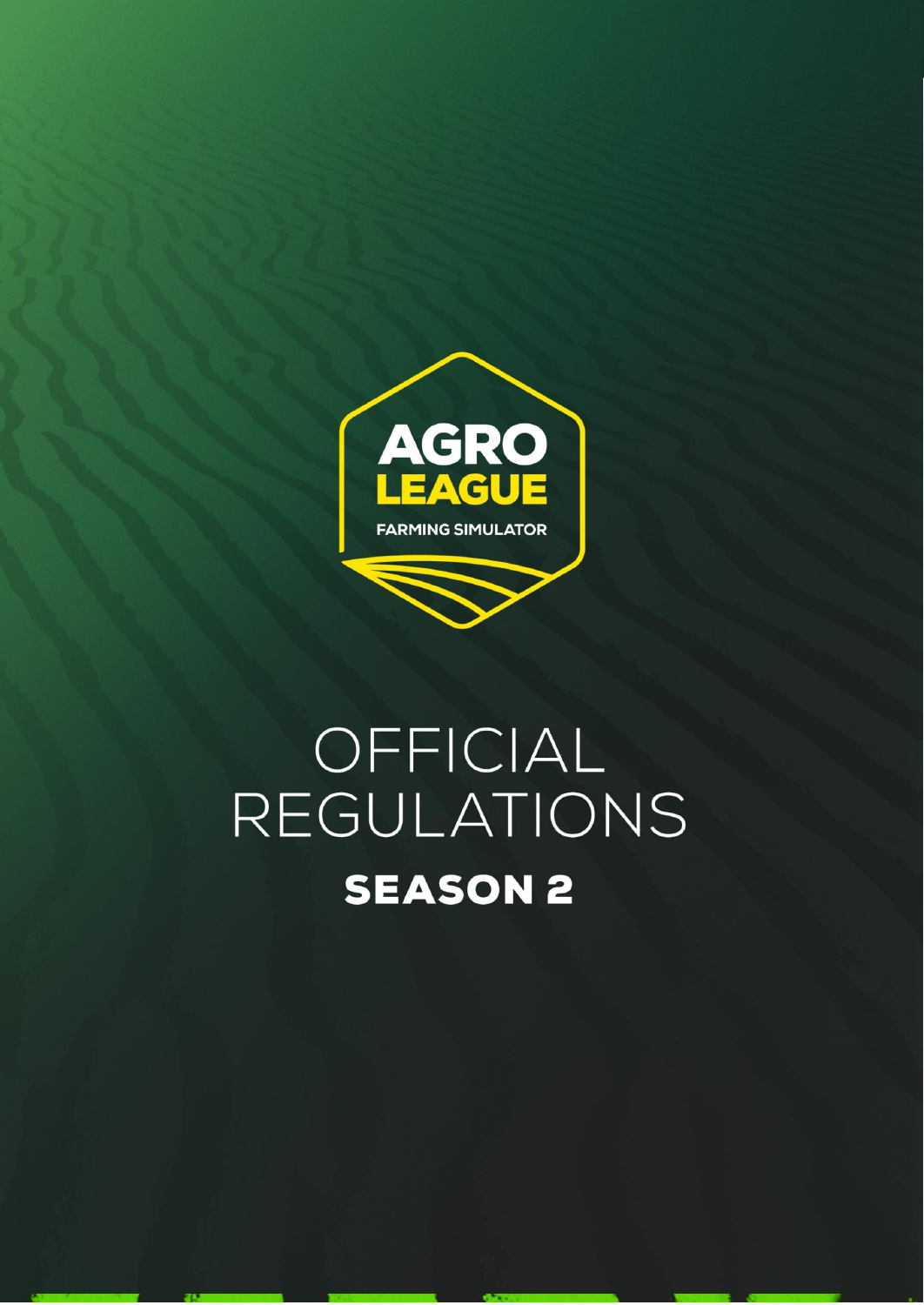## **Introduction and purpose**

These official AGROLAND Championship rules apply to all teams, including surrounding staff, participating in the AGROLAND Championship.

## **Eligibility requirements**

To be eligible to compete in the league, each player must meet the following requirements:

## **1. Player's Age**

No player will be considered eligible to participate in any AGROLEAGUE Farming Simulator tournament under the age of 14, except with the express authorization of parents or legal guardians. Players under the age of 18 must have the corresponding legal permission from their parents / legal guardians.

## **2. Exclusion rules**

Team owners and team players are not allowed to be affiliates of GIANTS Software GmbH, FiReSPORTS, AGRO TV or related companies. "Affiliates" is defined as any person or business entity that owns or controls, is under the ownership or control of GIANTS Software GmbH, FiReSPORTS, AGRO TV or related companies.

## **Ownership restrictions**

An organization can only own one team in AGROLEAGUE Farming Simulator. Two organizations can be collaborators in terms of marketing, communication and others, but never that the owners of these organizations are the same people or companies.

## **Rosters**

## **1. Roster Continuity**

Each official AGROLEAGUE Farming Simulator team must have and keep under contract at least three players in its active roster for the entire season. One coach and up to four substitute players are optional for the team.

## **2. Roster Requirements**

A team can have a maximum of 7 players on its roster (3 active and 4 substitutes). A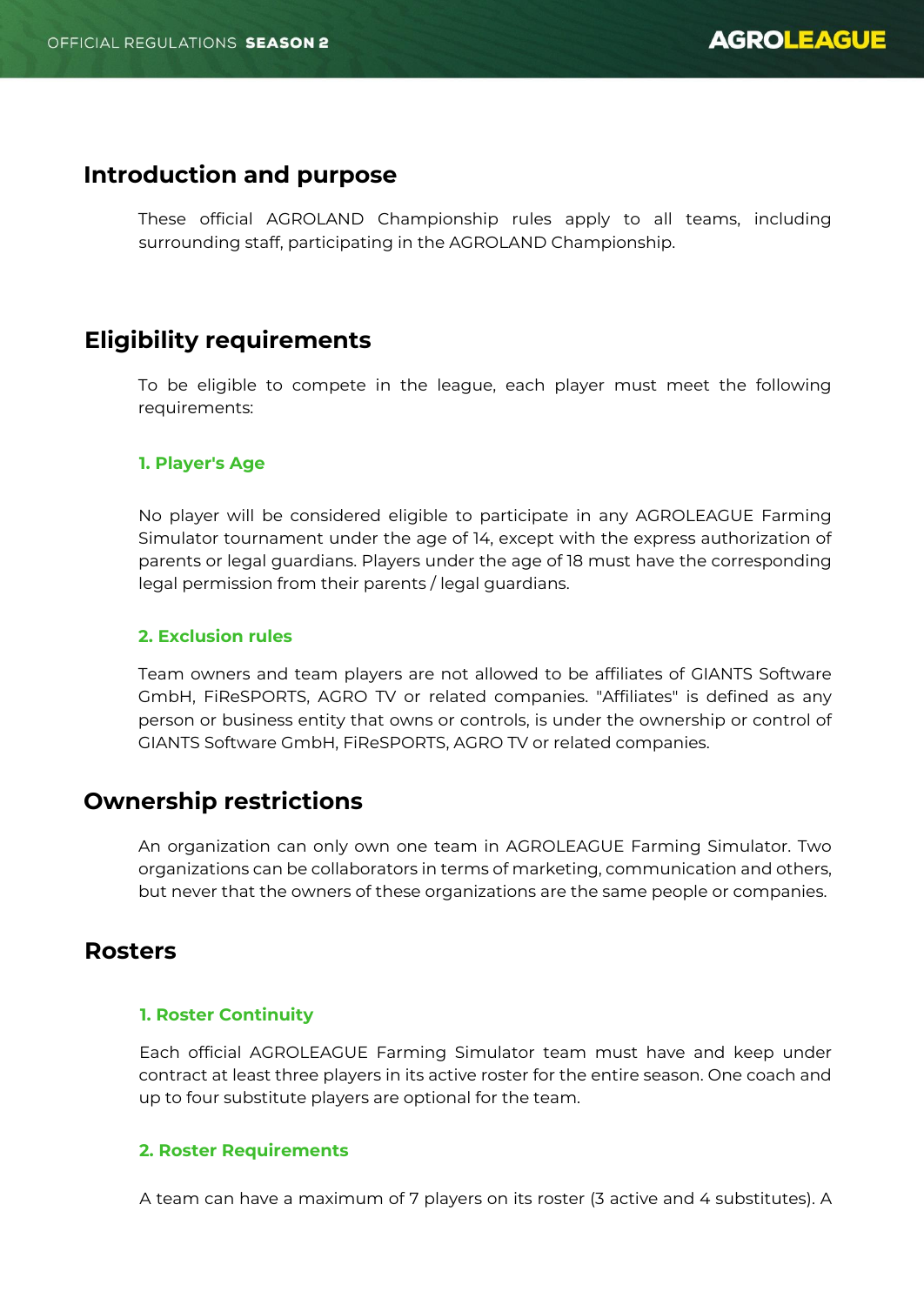player becomes an active player the moment he is added to a team roster through the AGROLEAGUE Farming Simulator administration staff. At least two of the active players on the roster must be residents of Argentina, Uruguay, Paraguay, Chile. If a player is removed from the roster on the AGROLEAGUE Farming Simulator team tab, the player is also removed from the team. Henceforth, that player is considered a "free agent". A free agent can be freely transferred to a new team as long as the player has not accumulated points with his team in the current season. If the player did contribute points to the team in the current season, the transfer is subject to the approval of league officials. A player will not be allowed to compete for more than one team simultaneously and may not be placed on the roster of more than one team. Before the event, the team has to block a roster of 3 active players and 1 optional substitute before the registration period for the event ends. Only players on the blocked list can compete in the event.

## **3. Roster Modifications**

Teams may add players to their roster between matches up to the maximum team size.

## **4. Substitutions**

Teams may use a substitute player between games on the same date. The team must notify a league official prior to the start of the game to substitute a player. In the event of an emergency (e.g., power or internet problems), the coach may sign up as a substitute.

## **5. Coach**

A coach can only represent one team.

## **6. Names**

Player names, team names and tags may only include uppercase letters, lowercase letters, digits, underscores, or single spaces between words. The name must be no longer than 20 characters. The name must not include any URL or similar. No name connections with alcohol, drugs, swearing, gambling, or adult content, as well as additions of "sponsored by", or similar names are allowed. Teams will be allowed to add a 2-3 character team tag in front of each player's name in the tournament client.

All player names, team names and team tags must be approved by league officials in advance. League officials reserve the right to deny a player name, team name or tag if it does not reflect the professional standards sought by the league and the player or team must change their name.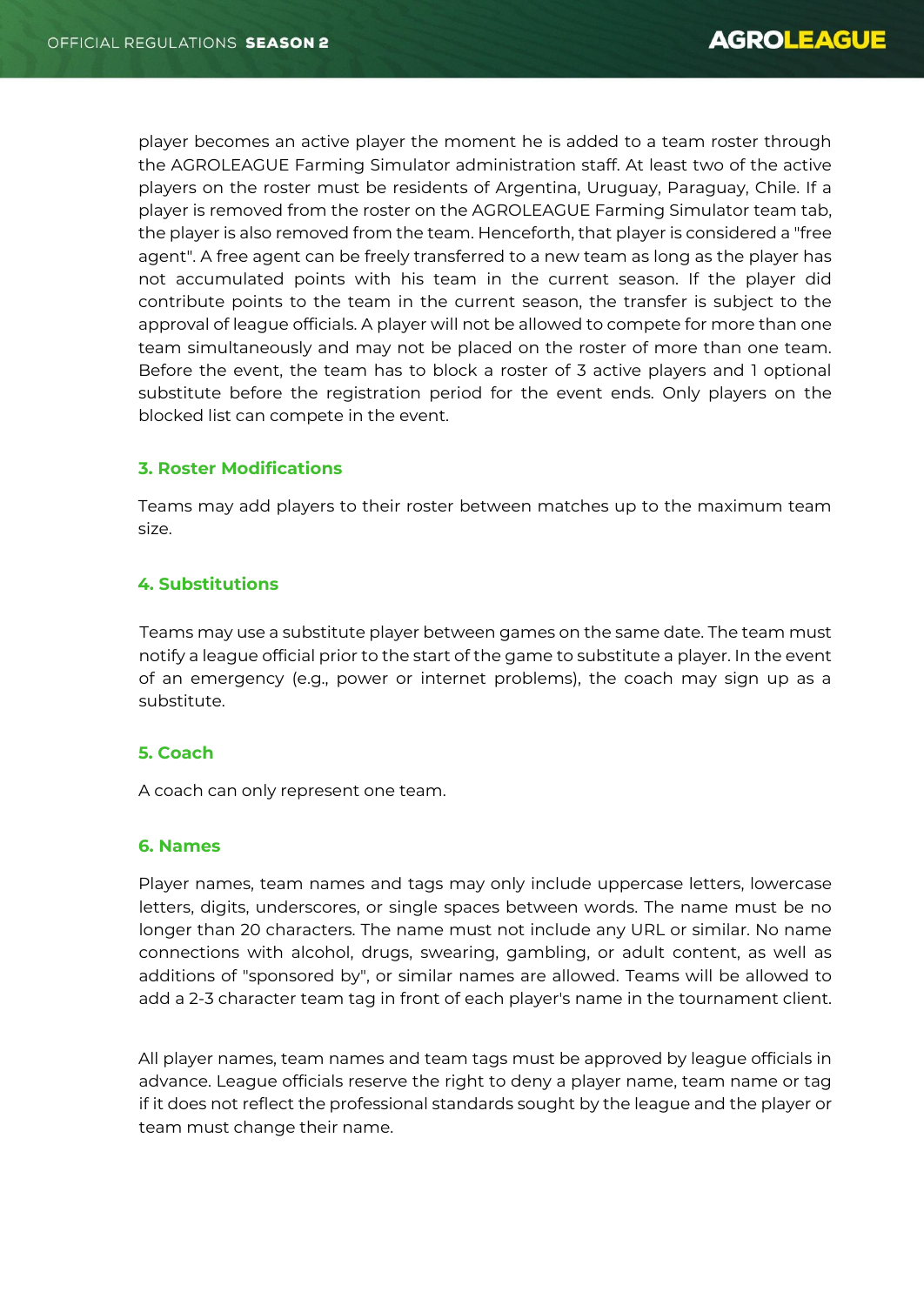# **Sponsorship regulations**

Teams may acquire sponsors for themselves. The AGROLAND Championship reserves the right to exclude teams whose sponsors promote alcohol, tobacco, gambling, adult content, and resale of game keys.

# **Additional**

## **1. Publication**

The league has the right to publish information (names, nationality, photos, videos, statistics, ...) about the team, the team owner and team members on the entire structure of AGROLAND, AGROLAND Championship, FiReSPORTS, AGRO TV and official sponsor channels (website, social networks, video channels, ...).

## **2. Modification**

These rules may be amended, modified or supplemented by the league officials at any time without notice and, if necessary, cancelled to ensure fair play during the competition.

## **League format and prizes**

## **1. Regular championship**

The regular championship will be composed of three online phases:

- 1. **Group Phase:** Teams will face each other in groups in Round Robin format (all against all) in best-of-three map games.
- 2. **Playoffs:** The three best teams of each group will play Playoffs, in a double elimination bracket in best of three maps. Best team of each group will advance directly to the upper bracket semi-finals, while the second and third team of each group will play in the upper bracket quarter-finals.
- 3. **Final Phase**: The grand final of the competition will be in best of five maps, while the team coming from the upper bracket will have a 1-0 map advantage.

## **Conditions for participation:**

- A team must have at least 3 players.
- A team also needs a logo and a banner.
- The team captain must attend the tournament briefings.
- The team captain must be available on Discord during the entire tournament.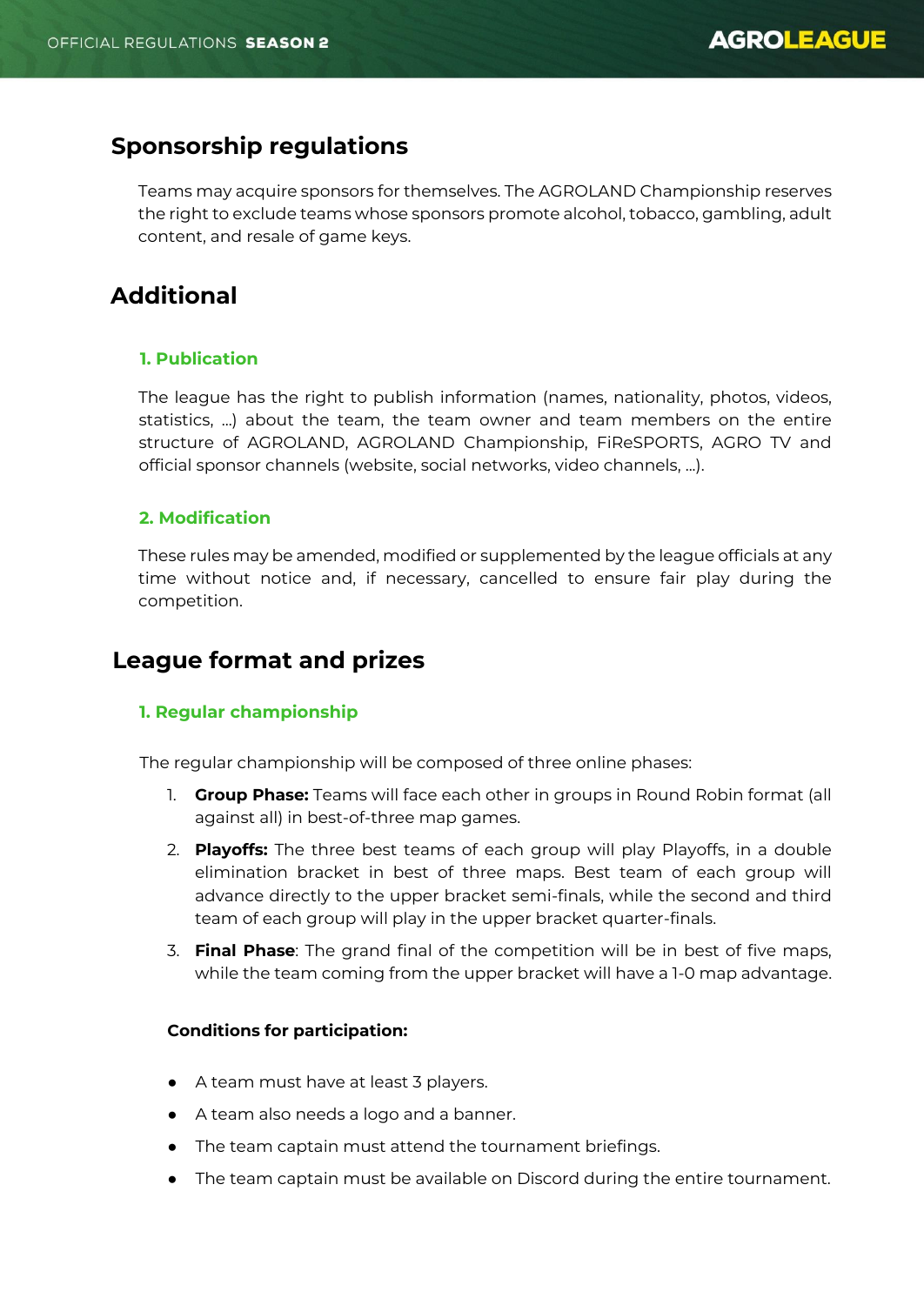- Discord server login details will be announced by the League Officer before the tournament begins.
- A team agrees to participate in all games of the competition.

In case of not showing up to one of them, three warnings occurred:

- **First warning:** Defeat by default of the series and in the event of a tie with other teams at the end of the competitive phase, the team that did not participate will be below the rest of the tied teams.
- **Second warning:** Defeat by default of the series and loss of 10% of the award obtained.
- **Third warning:** Disqualification from the competition and total loss of the award obtained.

*Note: To calculate the points obtained by a team that received a victory by default, the difference of points obtained in its other two parts will be calculated (in case both have been victories), or a point will be given in case of that both parties have been defeated.*

## **Server Regulations:**

- All 3 players must log in to the server within 15 minutes from when they were communicated.
- In Playoffs, this time is reduced to 5 minutes.
- Unauthorized observers are not allowed during the tournament.
- Prohibited Plays: The use of the bale picker strategy by unloading directly onto the barn belt is strictly prohibited. The forklift should always be used.

## **Disconnection / Errors:**

- Players are responsible for a smooth connection to the server.
- If a problem occurs with the game, which makes a fair continuation impossible, these must be reported immediately to a League Official. Subsequent complaints will not be considered.
- If a player disconnects, the game will be stopped for 3 minutes. Play continues if the player reconnects within 3 minutes. If reconnection is not possible, play will continue automatically.
- If a player disconnects for the third time, it will not be possible to reconnect.
- If problems occur on the server side, the League Official will decide on appropriate measures. The exploitation of any type of bug in the game is prohibited, to obtain a sporting advantage or cause a disadvantage in the rival. In case this situation occurs accidentally, the game where the problem occurred will be repeated. In the event that the action was intentionally provoked, the offending team will receive the series defeat.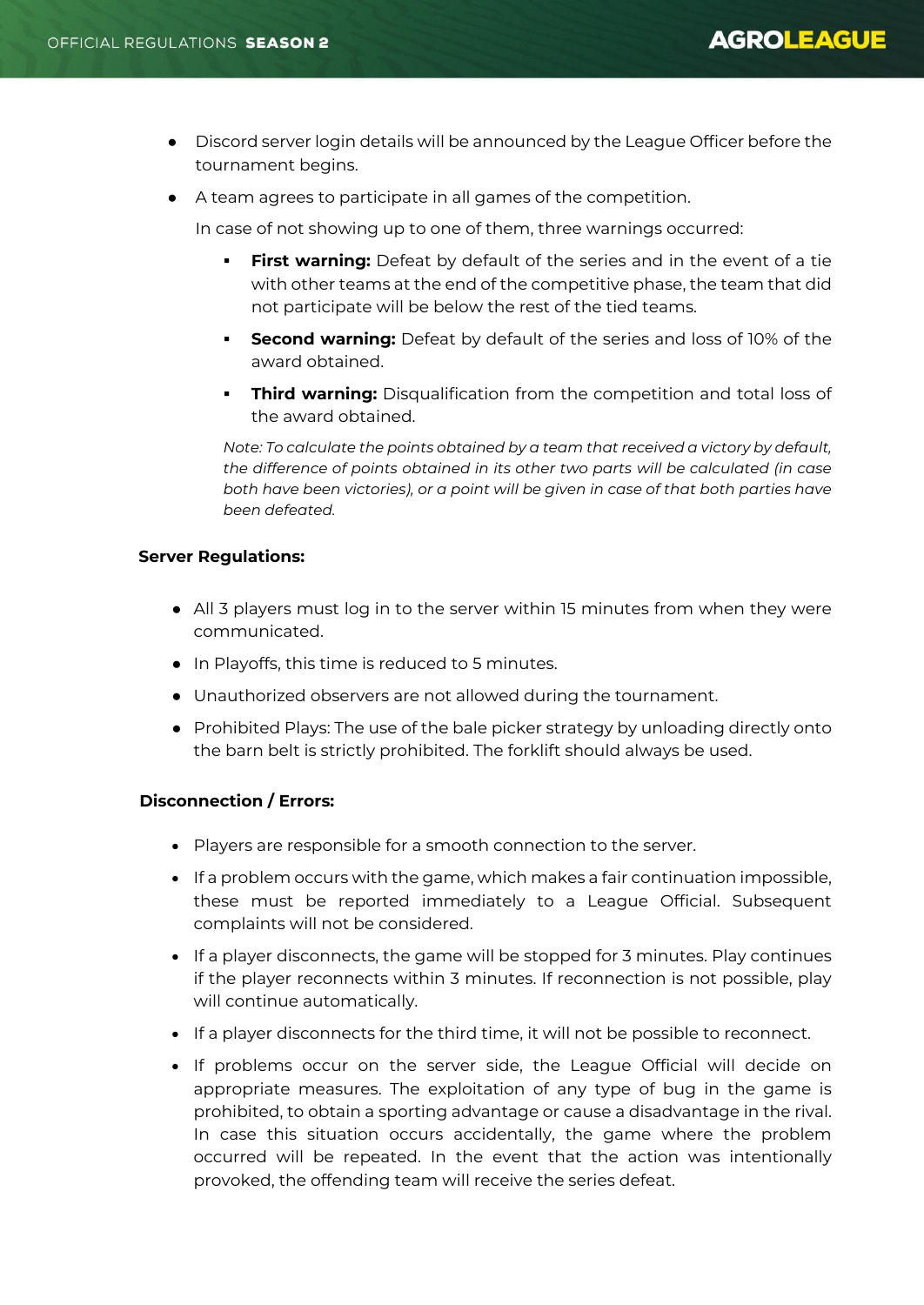## **2. Face-to-face event**

The face-to-face event may be part of the definition of the championship in its final stage, decision to be made according to the sanitary conditions at the time of its realization.

## **3. Ties**

If two teams are tied on points in a group, the tiebreaker will be the result of their direct confrontation. If three teams are tied in points, and all of them have won against each other, the total score obtained by each team in those matches shall be used to order them from highest to lowest. If it is not possible to break the tie with these criteria, a Tiebreaker will be held between the tied teams, to the best of one map.

## **4. Prizes**

| <b>POSICIÓN</b> | <b>PRIZE POOL</b> |
|-----------------|-------------------|
| 1st             | <b>USD 4.000</b>  |
| 2 <sub>nd</sub> | <b>USD 2.000</b>  |
| 3rd             | <b>USD 1.500</b>  |
| 4th and 5th     | <b>USD 1000</b>   |
| 6th             | <b>USD 500</b>    |
| <b>TOTAL</b>    | <b>USD 10.000</b> |

## **Match process**

## **1. Equipment**

League officials will provide the following items to the teams in face-to-face phases: PC and monitors; headphones; mouse; mouse pad; keyboard; tables and chairs. The equipment provided by the player must be evaluated by league officials in advance for approval. Approved equipment will remain with league officials. League officials may prohibit the use of specific equipment at their sole discretion for reasons related to tournament safety, operational efficiency/effectiveness or if the equipment represents a competing company or brand of AGROLAND Championship and its advertisers. Players are prohibited from installing their own software and must use